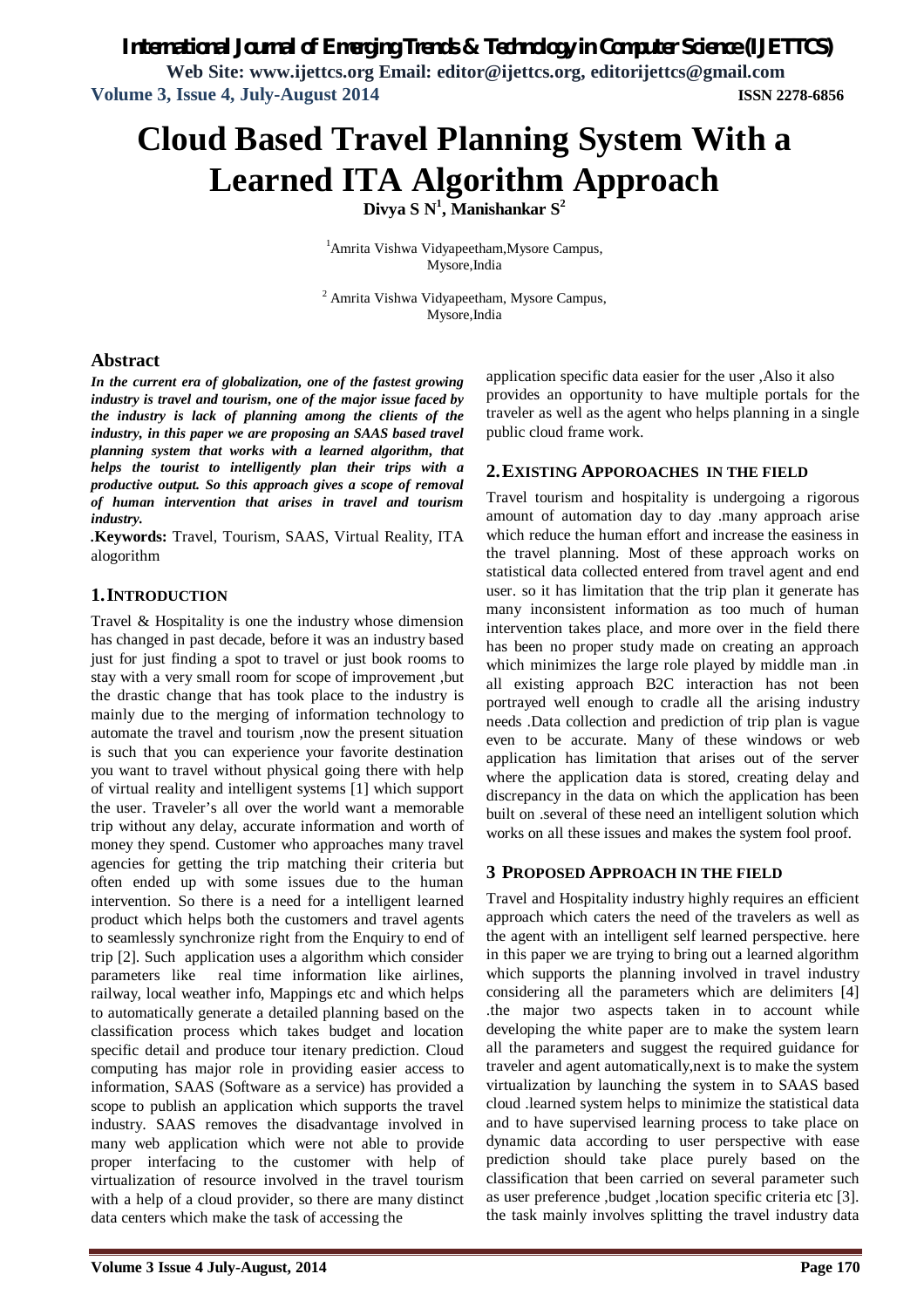# *International Journal of Emerging Trends & Technology in Computer Science (IJETTCS)* **Web Site: www.ijettcs.org Email: editor@ijettcs.org, editorijettcs@gmail.com Volume 3, Issue 4, July-August 2014 ISSN 2278-6856**

in to classes through learned ITA algorithm .algorithm has been fed with huge amount of dynamic data collected worldwide to have better training done to the system, A mathematical model has been involved to do the classification process which increases the accuracy in considering various parameter involved . Another important feature of the proposed system is the virtualization involved in the system resource ,managing the large and huge data to process for the travel tourism increases the need for system to be carried in to cloud environment .Approach ensures an secure SAAS cloud based system ,which has a high competency compared to the existing web application running from remote servers. Here the cloud provider with virtual infrastructure and system integration gives better opportunity for the traveler as well as agent to access the information as well as process the information which they require to have travel plan ,and prediction and learning process can have better working in virtual environment provided by the cloud, it helps improve the accuracy involved in the stored data which is key for the information retrieval process



**FIGURE 1** PROPOSED SYSTEM ARCHITECTURE

The architecture of the proposed system shown in the figure 1explains different level in which components needed for the integrating the travel planning system distributed. The cloud layer of SAAS helps to do the virtualization middle layer in this n-tier system is constitute of various components such as node computers, PDA's and smart phone in which the user can access information from the cloud provider .then major component is the prediction system backed by the learned algorithm which makes user to plan the travel easily and efficiently. So it has a major role to play as it interacts with dynamic data entered by data and going to give advice based on the existing supervised classification done on basis previous data collected from the user stored in cloud, here we understand that why cloud is significant in system . Last but not the least important part of system is the user who provides the data as well who gets the benefits of the prediction of the Travel planner. [5] Format of the data entered is very much important for the learning process and also there must be proper taken care to avoid

inconsistent and redundant data while entering,so the travel agent and the user also play a vital role in the system ,but enough care has to be taken care tom reduce the human intervention as low as possible ,here lies major effort in making the design of system to be highly scalable to that of the cloud. So much of care has been taken care in the real time implementation of the system proposed in the white paper

### **4 LEARNED ITA ALGORITHM**

ITA (Intelligent travel assistant) is a novel mathematical model proposed to make the prediction or travel planning .ITA is mainly algorithm which involves supervised learning process, as any algorithm major care has been taken care to choose the parameters on which classification can be done. Let us consider a mathematical model of input parameter to the algorithm

- $P = E$  (L, C, T, W)
- P-plan indicator
- L-indicates the location specific parameter
- C-Cost and budget parameter
- T –Transport and accommodation
- W-Weather and season

This Quadruple is usually a very important feature of travel and tourism industry Based on these parameter we can formulate a supervised classification algorithm

**STEP 1:** Choose a location with specific L

**STEP 2:** L value should be mean of value calculated from the dynamic data

**STEP 3:** match all L value for the location so that there is minimized function originated

**STEP 4:** compare the C value obtained as input with segregated C values for the L value processed

**STEP 5:** choose a C value that matches with a minimized function of  $(\varphi L + \varphi C)$ 

**STEP 6:** process the T value of user input match it with the C value and L value of specific location

**STEP 7:** choose a T value that matches with a minimized function of  $(\varphi L + \varphi C + \varphi T)$ 

**STEP 8:** process the W value of user input match it with the C value value and W value

**STEP 9:** choose a W value that matches with a minimized function of  $(\phi L + \phi C + \phi T + \phi W)$ 

**STEP 10:** generate the minimized function as P which is

P=( $φL+φC+φT+ φW$ ) / n n-no of users

**STEP 11:** plot p against the time constraint of user to generate a classification

**STEP 12:** predict Plan P for the user which best suites him according to which class his P value falls into.

### **5 WOKING MODEL OF PROPOSED SYSTEM**

Implementation is the important part of the proposal which involves serious of steps which has to be done in particular order. Main part of the system involves the development of input module which is application that can be launched in cloud .format of cloud has to be taken in care as it is going to be fed in to travel planner. so user forms should take all